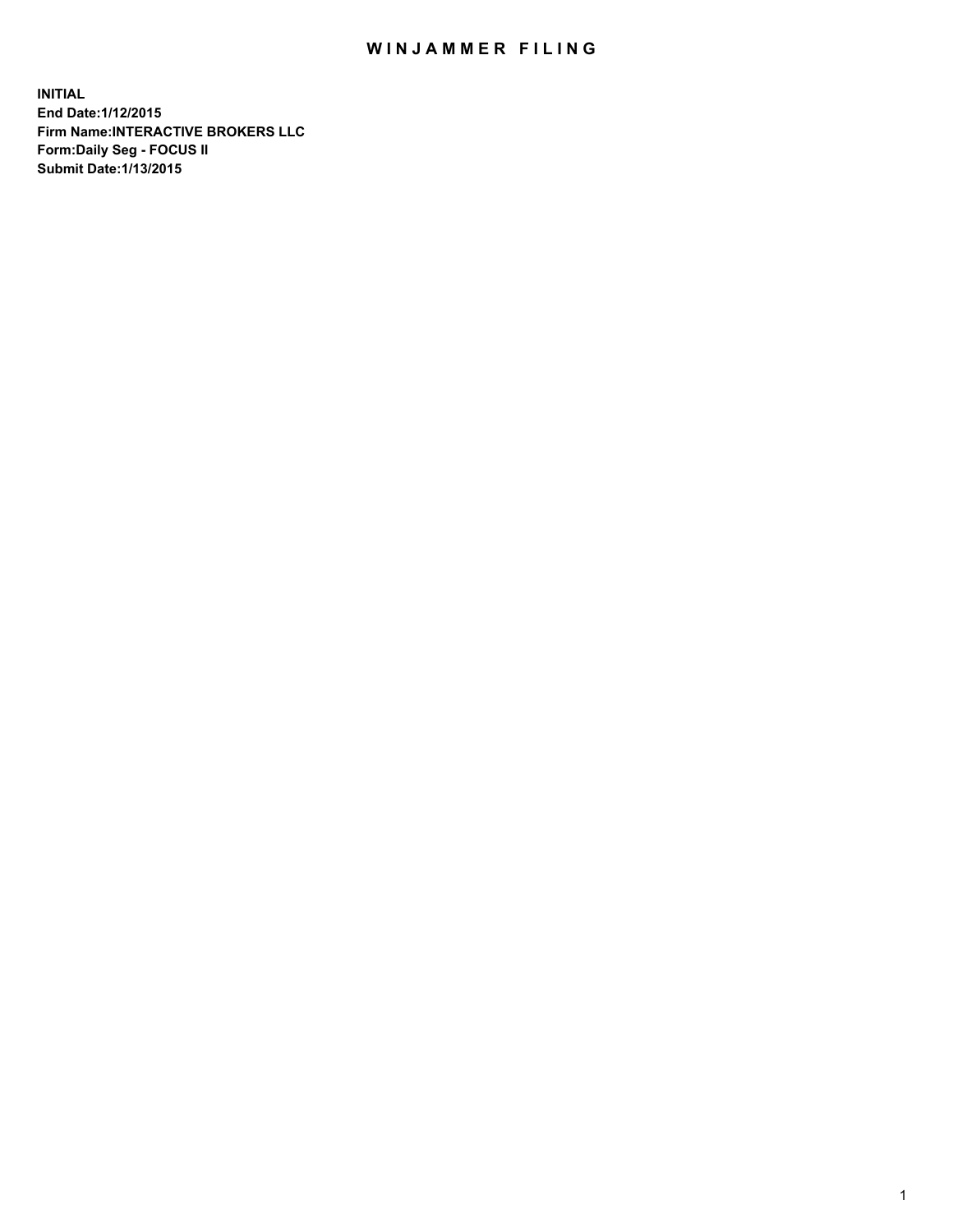## **INITIAL End Date:1/12/2015 Firm Name:INTERACTIVE BROKERS LLC Form:Daily Seg - FOCUS II Submit Date:1/13/2015 Daily Segregation - Cover Page**

| Name of Company<br><b>Contact Name</b><br><b>Contact Phone Number</b><br><b>Contact Email Address</b>    | <b>INTERACTIVE BROKERS LLC</b><br><b>Michael Ellman</b><br>203-422-8926<br>mellman@interactivebrokers.co<br>$m$ |
|----------------------------------------------------------------------------------------------------------|-----------------------------------------------------------------------------------------------------------------|
| FCM's Customer Segregated Funds Residual Interest Target (choose one):<br>a. Minimum dollar amount: ; or | $\overline{\mathbf{0}}$                                                                                         |
| b. Minimum percentage of customer segregated funds required:% ; or                                       | 0                                                                                                               |
| c. Dollar amount range between: and; or                                                                  | 155,000,000 245,000,000                                                                                         |
| d. Percentage range of customer segregated funds required between:% and%.                                | 0 <sub>0</sub>                                                                                                  |
| FCM's Customer Secured Amount Funds Residual Interest Target (choose one):                               |                                                                                                                 |
| a. Minimum dollar amount: ; or                                                                           | $\overline{\mathbf{0}}$                                                                                         |
| b. Minimum percentage of customer secured funds required:% ; or                                          | 0                                                                                                               |
| c. Dollar amount range between: and; or                                                                  | 80,000,000 120,000,000                                                                                          |
| d. Percentage range of customer secured funds required between:% and%.                                   | 0 <sub>0</sub>                                                                                                  |
| FCM's Cleared Swaps Customer Collateral Residual Interest Target (choose one):                           |                                                                                                                 |
| a. Minimum dollar amount: ; or                                                                           | $\overline{\mathbf{0}}$                                                                                         |
| b. Minimum percentage of cleared swaps customer collateral required:% ; or                               | $\overline{\mathbf{0}}$                                                                                         |
| c. Dollar amount range between: and; or                                                                  | 0 <sub>0</sub>                                                                                                  |
| d. Percentage range of cleared swaps customer collateral required between:% and%.                        | 0 <sub>0</sub>                                                                                                  |
| Current ANC:on                                                                                           | 2,612,959,982 12-JAN-2015                                                                                       |
| <b>Broker Dealer Minimum</b>                                                                             | 289,554,051                                                                                                     |
| Debit/Deficit - CustomersCurrent AmountGross Amount                                                      |                                                                                                                 |
| Domestic Debit/Deficit                                                                                   | 4,934,305                                                                                                       |
| Foreign Debit/Deficit                                                                                    | 4,525,5770                                                                                                      |
| Debit/Deficit - Non CustomersCurrent AmountGross Amount                                                  |                                                                                                                 |
| Domestic Debit/Deficit                                                                                   | 0 <sub>0</sub>                                                                                                  |
| Foreign Debit/Deficit                                                                                    | 0 <sub>0</sub>                                                                                                  |
| Proprietary Profit/Loss                                                                                  |                                                                                                                 |
| Domestic Profit/Loss                                                                                     | $\overline{\mathbf{0}}$                                                                                         |
| Foreign Profit/Loss                                                                                      | $\underline{\mathbf{0}}$                                                                                        |
| Proprietary Open Trade Equity<br>Domestic OTE                                                            |                                                                                                                 |
|                                                                                                          | <u>0</u>                                                                                                        |
| Foreign OTE<br><b>SPAN</b>                                                                               | <u>0</u>                                                                                                        |
| <b>Customer SPAN Calculation</b>                                                                         | 1,114,093,455                                                                                                   |
| Non-Customer SPAN Calcualation                                                                           | 32,307,126                                                                                                      |
| Proprietary Capital Charges                                                                              | <u>0</u>                                                                                                        |
| Minimum Dollar Amount Requirement                                                                        | 20,000,000 [7465]                                                                                               |
| Other NFA Dollar Amount Requirement                                                                      | 21,791,134 [7475]                                                                                               |
|                                                                                                          |                                                                                                                 |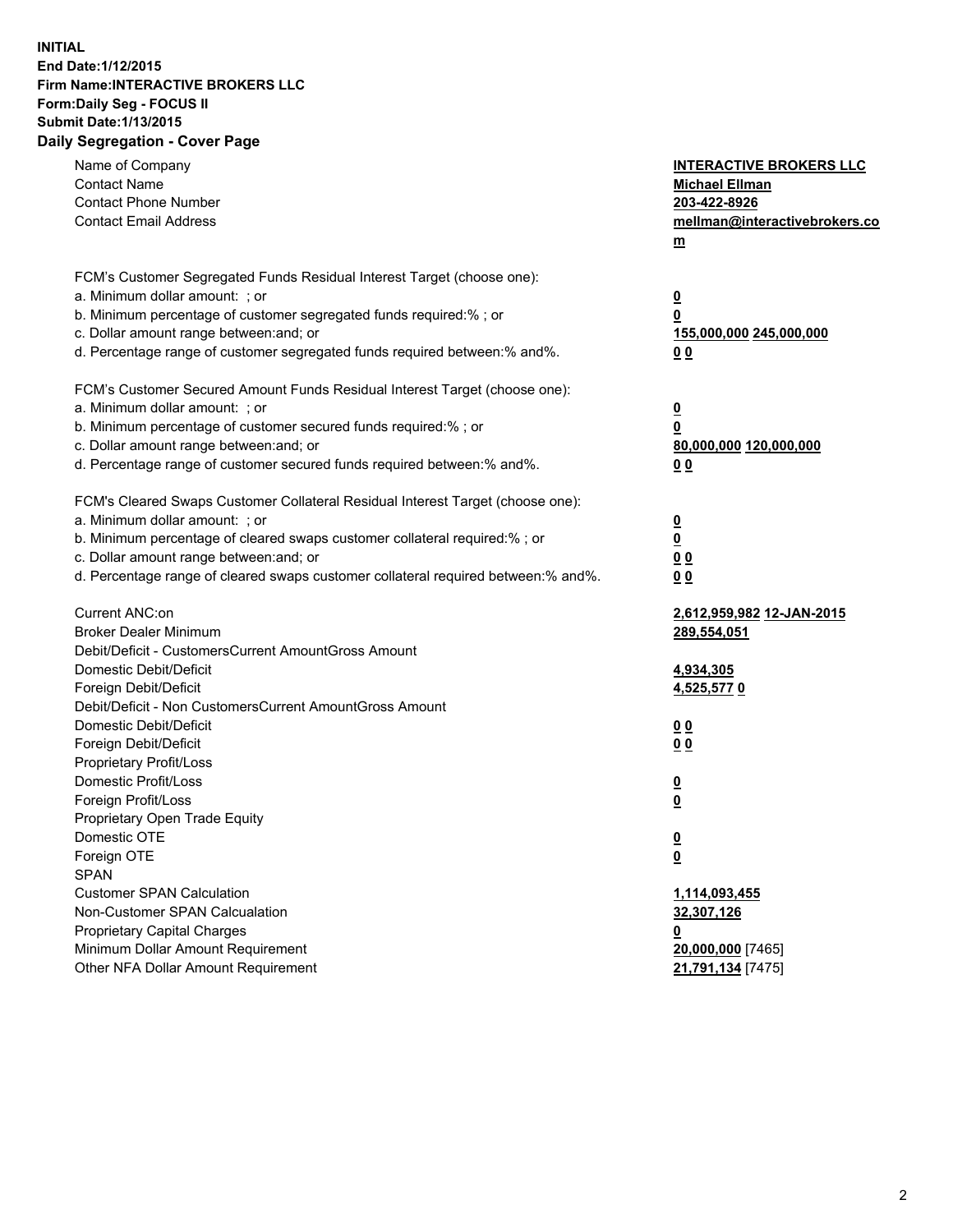## **INITIAL End Date:1/12/2015 Firm Name:INTERACTIVE BROKERS LLC Form:Daily Seg - FOCUS II Submit Date:1/13/2015 Daily Segregation - Secured Amounts**

|                | Daily Ocglegation - Occarea Anioants                                                                       |                                   |
|----------------|------------------------------------------------------------------------------------------------------------|-----------------------------------|
|                | Foreign Futures and Foreign Options Secured Amounts                                                        |                                   |
|                | Amount required to be set aside pursuant to law, rule or regulation of a foreign                           | $0$ [7305]                        |
|                | government or a rule of a self-regulatory organization authorized thereunder                               |                                   |
| 1.             | Net ledger balance - Foreign Futures and Foreign Option Trading - All Customers                            |                                   |
|                | A. Cash                                                                                                    | 383,711,742 [7315]                |
|                | B. Securities (at market)                                                                                  | $0$ [7317]                        |
| 2.             | Net unrealized profit (loss) in open futures contracts traded on a foreign board of trade                  | 6,029,039 [7325]                  |
| 3.             | Exchange traded options                                                                                    |                                   |
|                | a. Market value of open option contracts purchased on a foreign board of trade                             | 110,744 [7335]                    |
|                | b. Market value of open contracts granted (sold) on a foreign board of trade                               | $-51,062$ [7337]                  |
| 4.             | Net equity (deficit) (add lines 1.2. and 3.)                                                               | 389,800,463 [7345]                |
| 5.             | Account liquidating to a deficit and account with a debit balances - gross amount                          | 4,525,576 [7351]                  |
|                | Less: amount offset by customer owned securities                                                           | 0 [7352] 4,525,576 [7354]         |
| 6.             | Amount required to be set aside as the secured amount - Net Liquidating Equity                             | 394,326,039 [7355]                |
|                | Method (add lines 4 and 5)                                                                                 |                                   |
| 7.             | Greater of amount required to be set aside pursuant to foreign jurisdiction (above) or line                | 394,326,039 [7360]                |
|                | 6.                                                                                                         |                                   |
|                | FUNDS DEPOSITED IN SEPARATE REGULATION 30.7 ACCOUNTS                                                       |                                   |
| $\mathbf{1}$ . | Cash in banks                                                                                              |                                   |
|                | A. Banks located in the United States                                                                      | 368,349,255 [7500]                |
|                | B. Other banks qualified under Regulation 30.7                                                             | 0 [7520] 368,349,255 [7530]       |
| 2.             | Securities                                                                                                 |                                   |
|                | A. In safekeeping with banks located in the United States                                                  | $0$ [7540]                        |
|                | B. In safekeeping with other banks qualified under Regulation 30.7                                         | 0 [7560] 0 [7570]                 |
| 3.             | Equities with registered futures commission merchants                                                      |                                   |
|                | A. Cash                                                                                                    | $0$ [7580]                        |
|                | <b>B.</b> Securities                                                                                       | $0$ [7590]                        |
|                | C. Unrealized gain (loss) on open futures contracts                                                        | $0$ [7600]                        |
|                | D. Value of long option contracts                                                                          | $0$ [7610]                        |
|                | E. Value of short option contracts                                                                         | 0 [7615] 0 [7620]                 |
| 4.             | Amounts held by clearing organizations of foreign boards of trade                                          |                                   |
|                | A. Cash                                                                                                    | $0$ [7640]                        |
|                | <b>B.</b> Securities                                                                                       | $0$ [7650]                        |
|                | C. Amount due to (from) clearing organization - daily variation                                            | $0$ [7660]                        |
|                | D. Value of long option contracts                                                                          | $0$ [7670]                        |
|                | E. Value of short option contracts                                                                         | 0 [7675] 0 [7680]                 |
| 5.             | Amounts held by members of foreign boards of trade                                                         |                                   |
|                | A. Cash                                                                                                    | 131,650,026 [7700]                |
|                | <b>B.</b> Securities                                                                                       | $0$ [7710]                        |
|                | C. Unrealized gain (loss) on open futures contracts                                                        | -4,166,710 [7720]                 |
|                | D. Value of long option contracts                                                                          | 110,738 [7730]                    |
|                | E. Value of short option contracts                                                                         | -51,060 [7735] 127,542,994 [7740] |
| 6.             | Amounts with other depositories designated by a foreign board of trade                                     | 0 [7760]                          |
| 7.             | Segregated funds on hand                                                                                   | $0$ [7765]                        |
| 8.             | Total funds in separate section 30.7 accounts                                                              | 495,892,249 [7770]                |
| 9.             | Excess (deficiency) Set Aside for Secured Amount (subtract line 7 Secured Statement<br>Page 1 from Line 8) | 101,566,210 [7380]                |
| 10.            | Management Target Amount for Excess funds in separate section 30.7 accounts                                | 80,000,000 [7780]                 |
| 11.            | Excess (deficiency) funds in separate 30.7 accounts over (under) Management Target                         | 21,566,210 [7785]                 |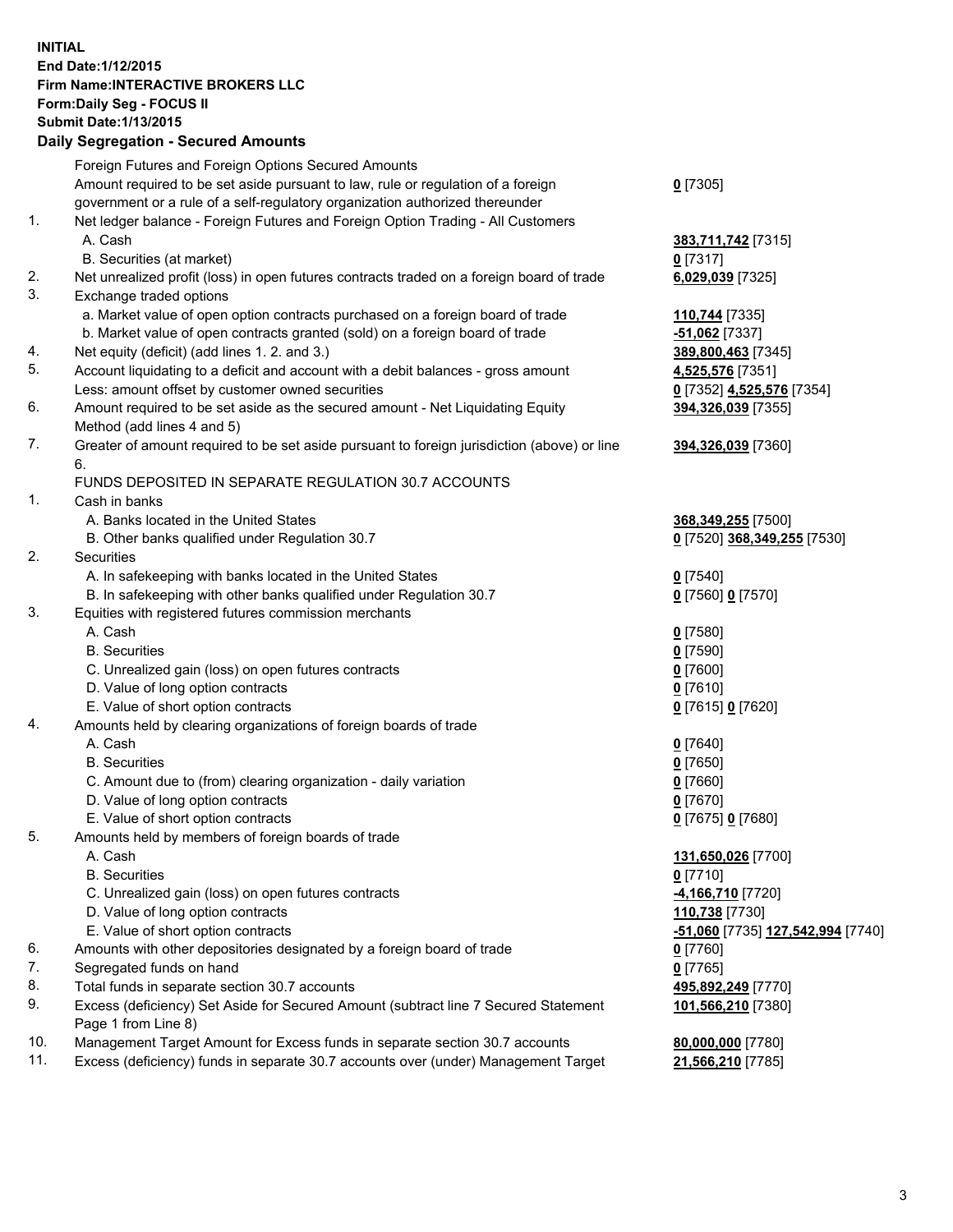**INITIAL End Date:1/12/2015 Firm Name:INTERACTIVE BROKERS LLC Form:Daily Seg - FOCUS II Submit Date:1/13/2015 Daily Segregation - Segregation Statement** SEGREGATION REQUIREMENTS(Section 4d(2) of the CEAct) 1. Net ledger balance A. Cash **2,352,626,236** [7010] B. Securities (at market) **0** [7020] 2. Net unrealized profit (loss) in open futures contracts traded on a contract market **30,968,636** [7030] 3. Exchange traded options A. Add market value of open option contracts purchased on a contract market **146,981,981** [7032] B. Deduct market value of open option contracts granted (sold) on a contract market **-234,380,238** [7033] 4. Net equity (deficit) (add lines 1, 2 and 3) **2,296,196,615** [7040] 5. Accounts liquidating to a deficit and accounts with debit balances - gross amount **4,934,305** [7045] Less: amount offset by customer securities **0** [7047] **4,934,305** [7050] 6. Amount required to be segregated (add lines 4 and 5) **2,301,130,920** [7060] FUNDS IN SEGREGATED ACCOUNTS 7. Deposited in segregated funds bank accounts A. Cash **405,935,399** [7070] B. Securities representing investments of customers' funds (at market) **1,136,806,646** [7080] C. Securities held for particular customers or option customers in lieu of cash (at market) **0** [7090] 8. Margins on deposit with derivatives clearing organizations of contract markets A. Cash **14,513,948** [7100] B. Securities representing investments of customers' funds (at market) **90,931,451** [7110] C. Securities held for particular customers or option customers in lieu of cash (at market) **0** [7120] 9. Net settlement from (to) derivatives clearing organizations of contract markets **-1,378,862** [7130] 10. Exchange traded options A. Value of open long option contracts **1,540,543** [7132] B. Value of open short option contracts **-12,656,038** [7133] 11. Net equities with other FCMs A. Net liquidating equity **-53,670,346** [7140] B. Securities representing investments of customers' funds (at market) **915,342,286** [7160] C. Securities held for particular customers or option customers in lieu of cash (at market) **0** [7170] 12. Segregated funds on hand **0** [7150] 13. Total amount in segregation (add lines 7 through 12) **2,497,365,027** [7180] 14. Excess (deficiency) funds in segregation (subtract line 6 from line 13) **196,234,107** [7190] 15. Management Target Amount for Excess funds in segregation **155,000,000** [7194] **41,234,107** [7198]

16. Excess (deficiency) funds in segregation over (under) Management Target Amount Excess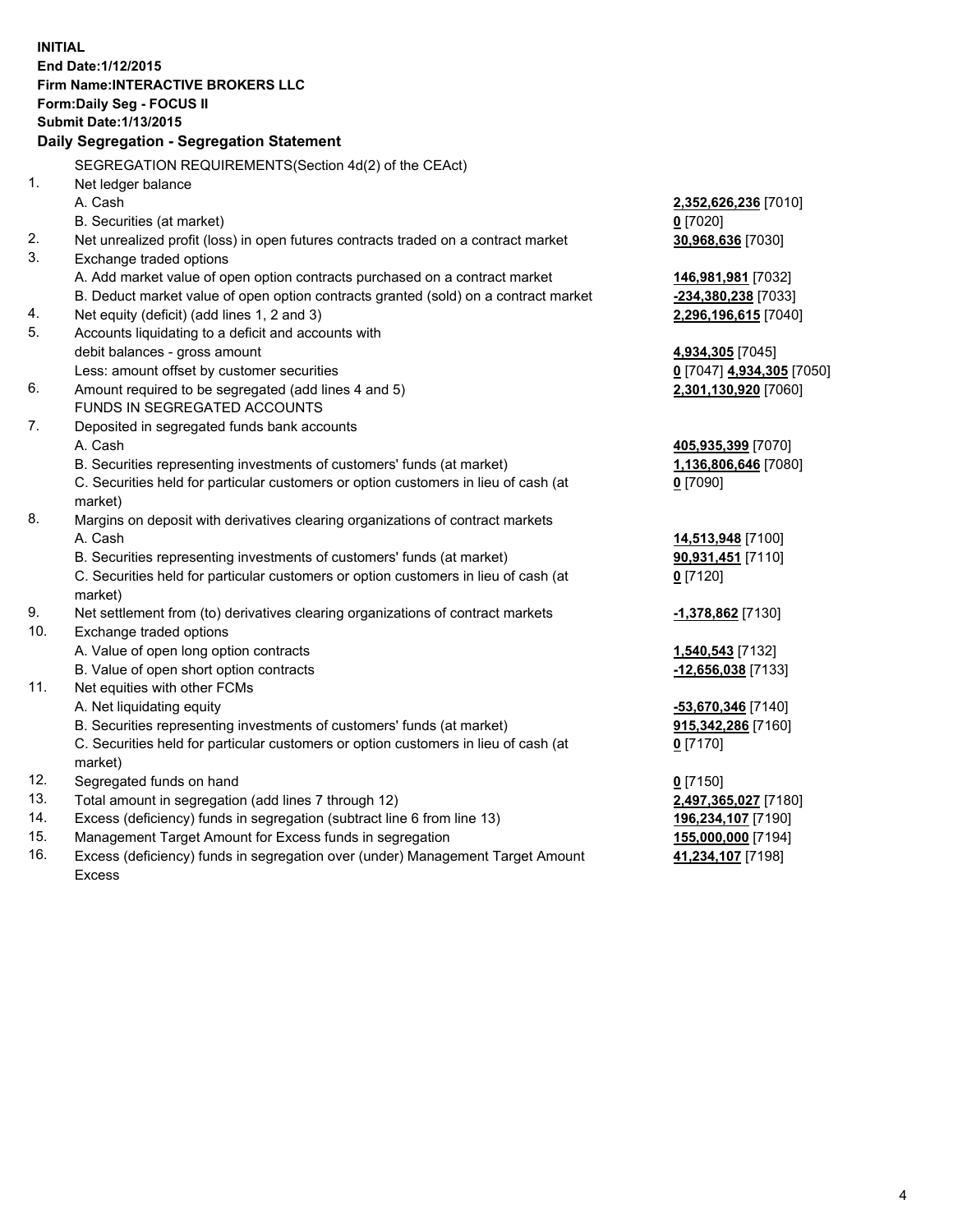## **INITIAL End Date:1/12/2015 Firm Name:INTERACTIVE BROKERS LLC Form:Daily Seg - FOCUS II Submit Date:1/13/2015 Daily Segregation - Supplemental**

| $\blacksquare$ | Total gross margin deficiencies - Segregated Funds Origin                              | 98,412 [9100]        |
|----------------|----------------------------------------------------------------------------------------|----------------------|
| $\blacksquare$ | Total gross margin deficiencies - Secured Funds Origin                                 | 155,186 [9101]       |
| Ξ.             | Total gross margin deficiencies - Cleared Swaps Customer Collateral Funds Origin       | $0$ [9102]           |
| $\blacksquare$ | Total gross margin deficiencies - Noncustomer and Proprietary Accounts Origin          | $0$ [9103]           |
| -              | Total number of accounts contributing to total gross margin deficiencies - Segregated  | 11 <sub>[9104]</sub> |
|                | Funds Origin                                                                           |                      |
| $\blacksquare$ | Total number of accounts contributing to total gross margin deficiencies - Secured     | 2 [9105]             |
|                | Funds Origin                                                                           |                      |
| -              | Total number of accounts contributing to the total gross margin deficiencies - Cleared | $0$ [9106]           |
|                | Swaps Customer Collateral Funds Origin                                                 |                      |
|                | Total number of accounts contributing to the total gross margin deficiencies -         | $0$ [9107]           |
|                | Noncustomer and Proprietary Accounts Origin                                            |                      |
| ۰              | Upload a copy of the firm's daily margin report the FCM uses to issue margin calls     |                      |
|                | which corresponds with the reporting date.                                             |                      |
|                |                                                                                        |                      |

01.12.2015 Commodity Margin Deficiency Report.xls